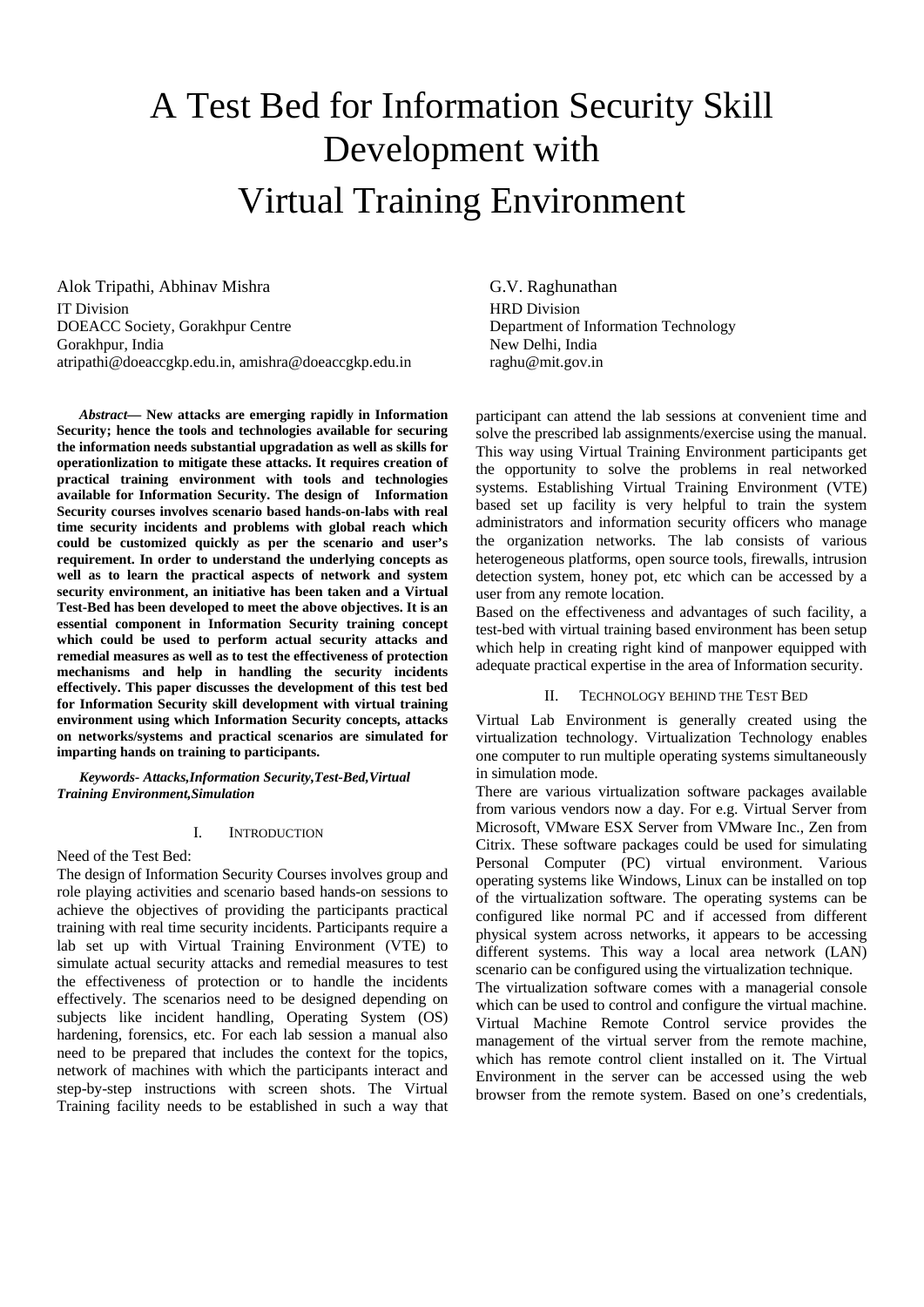the user can choose and access the virtual environment as per the need. Virtual machine network can be configured to access only the virtual machines on the same server. This enables an environment for analyzing malware. In this case, the virtual machine cannot be accessed from the other physical machines. Each Virtual Machine consists of two files—one for keeping configuration details related to the Virtual machine and the other for the Virtual hard disk management. Such a setup is shown in Fig. 1.



Figure 1. VMware Virtualization Setup

#### III. DESIGN OF THE TEST BED

#### *A. Design Constraints*

The following Design Constraints have been taken in to consideration while designing the required Test Bed.

- The Test Bed should be designed in such a way that it facilitates self paced learning. This implies that users should be able to perform lab modules just by following the instruction given in instructional manual without the help of the instructor.
- Some times the user may require making changes to configuration of the setup. The changes should be such that it should not affect the other users performing the lab hence it implies separate network has to be provided to each of the user to perform lab concurrently.
- Some times the user may do mistake and may crash the environment this means that quick restoring facility to the initial state of the environment should be there.
- The Test Bed should facilitate the user to learn network security design also. For this the network can be collapsed by network attacks and after that it can be quickly be restored to its initial state, so that design could be further tested by making modifications to the initial design.
- The Test-Bed should facilitate the user to learn artifacts analysis for malware. So that the malware can run in an isolated environment provided by the

Test-Bed and its actual effect on the environment, in which it is running could be studied so that effective counter measures can be designed against the malware.

## *B. Selection of Virtualization Software to be used for Test Bed*

For setting up the Test-Bed virtualization software is required. The aim of the Test-Bed is to provide a complete lab for Information Security Skill Development. This lab contains a number of different types of operating system and multiple security tools running on them. Therefore the following issues needs to be kept in view for the selection of virtualization software:

Most of the popular operating systems (32 Bit/ 64 Bit) should be supported by the virtualization software. Virtualization software should be robust and must have stability, while running in a production environment. Online Vendor support in the form of online manuals, advisories, telephonic, email should be available for administrating the product as well as API(Application programming Interface) libraries and packages should used for supporting the developmental effort also.

As the test-bed is to be accessed remotely through web browser hence feature in the virtualization software should be that to manage it remotely. The Virtualization software should be hardware independent as far as possible. Special features like Dynamic Resource Management, Live Migration and High Availability should be supported by Virtualization software for expansion of Test Bed in future. The VMware ESX Server 4.0 chosen as virtualization software on the basis of comparison given in Table 1.

| Area of<br>comparison                 | <b>VMware ESX</b><br>Server 4.0                                   | Xen Server (4.1)                                                                                              | Hyper-V                                                                                                     |
|---------------------------------------|-------------------------------------------------------------------|---------------------------------------------------------------------------------------------------------------|-------------------------------------------------------------------------------------------------------------|
| Vendor                                | VMware Inc.                                                       | Citrix Systems<br>Inc.                                                                                        | Microsoft<br>Corp.                                                                                          |
| Primary usage                         | Production<br>Environment and<br>Testing                          | Testing &<br>Development<br>Environment                                                                       | Testing $&$<br>Development<br>Environment                                                                   |
| <b>Required Host</b><br>$OS$ (if any) | Infra v3:Bare-<br>Metal                                           | Xen: Bare -Metal                                                                                              | Windows<br>2008 x64                                                                                         |
| Management<br>tools                   | <b>Virtual Center</b>                                             | <b>XenCenter</b><br>Administrator<br>Console                                                                  | Microsoft<br>Virtual<br>Machine<br>Manager                                                                  |
| Supported<br>Guest OS                 | Almost all are<br>supported                                       | Quite a few are<br>supported like MS<br>2003 Server, XP,<br>2K, RHEL (all<br>versions), SUSE&<br>Debian Linux | <b>MS</b> Server<br>2008 & 2003<br>and SUSE<br>Enterprise<br><b>Linux Server</b><br>10 SP1 are<br>supported |
| Performance                           | Higher<br>Performance<br>More virtual<br>Machines per<br>hardware | Almost as high<br>performance in<br>most for Linux.<br>A bit slower<br>performance for<br>Windows.            | Slower<br>Performance<br>Fewer<br>Virtual<br>Machines<br>per hardware                                       |

TABLE 1**:** VIRTUALIZATION SERVER COMPARISON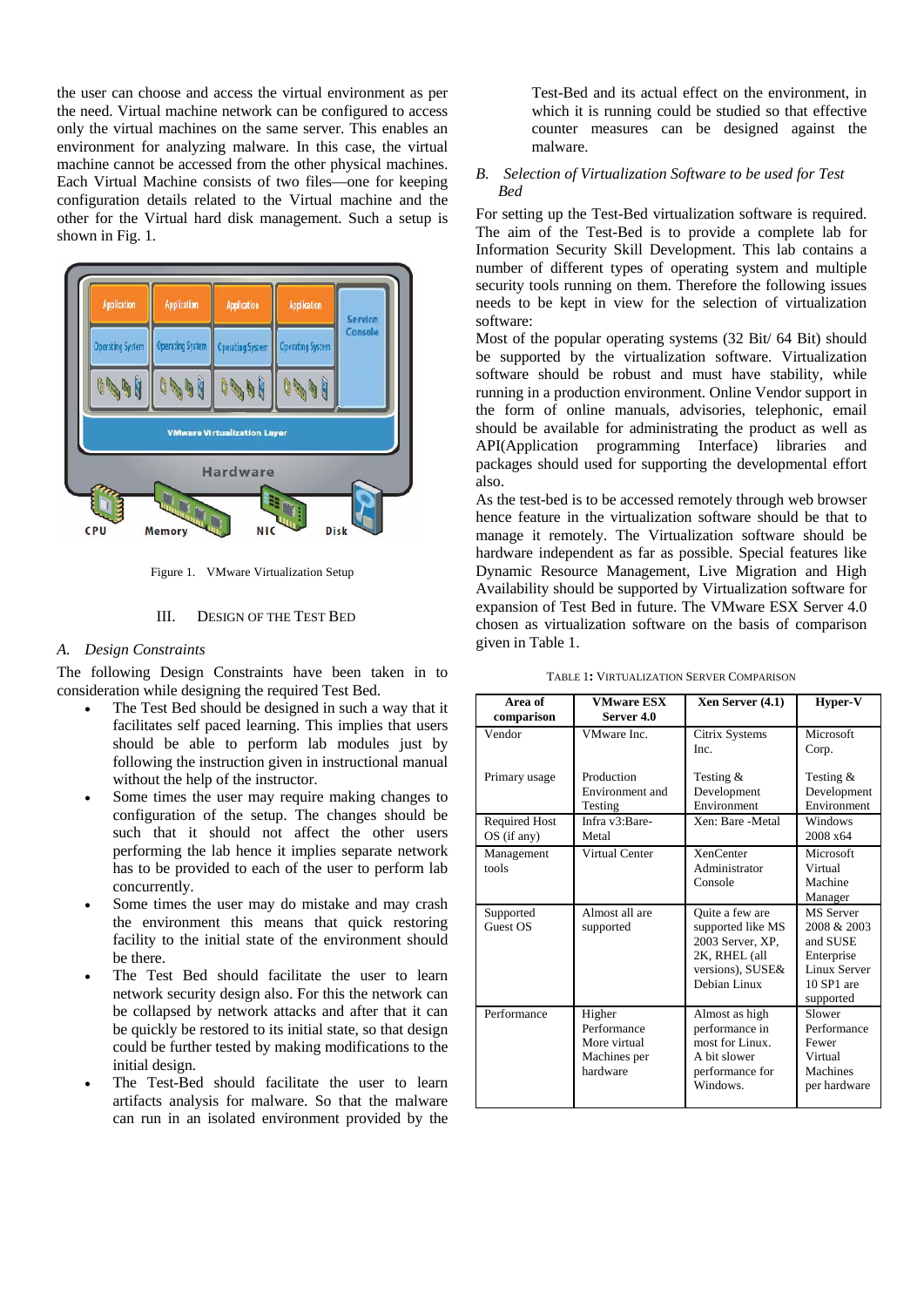| Live Migration<br>(VMotion/<br>XenMotion)                 | Supported                                                     | Supported                    | Ouick<br>Migration<br>(not real<br>Live                      |
|-----------------------------------------------------------|---------------------------------------------------------------|------------------------------|--------------------------------------------------------------|
| High<br>Availability<br>(HA)                              | Supported                                                     | Not Supported                | migration)<br>Ouick<br>Migration<br>(Host                    |
| Dynamic<br>Resources<br>(DRS)                             | Supported                                                     | Not Supported                | Clustering)<br>NLB is a<br>Windows<br>Server 2008<br>feature |
| Max. no. of<br>CPU <sub>s</sub> per<br>Virtual<br>Machine | 8 Processors                                                  | 8 Processors                 | Depends on<br>Windows<br>Server 2008                         |
| Max Memory<br>per Virtual<br>Machine                      | 255GB                                                         | $32$ GB                      | Depends on<br>Windows<br>Server 2008                         |
| Max Memory<br>per Host                                    | $1$ TB                                                        | 128GB                        | Depends on<br>Windows<br>Server 2008                         |
| Virtualization<br>Approach                                | Emulation,<br>Paravirtualisation<br>and binary<br>translation | Paravirtualisation           | API based                                                    |
| Special<br>Hardware<br>Requirement                        | Require supported<br><b>SCSI</b> or SATA<br>controllers.      | Require Intel-VT<br>or AMD-V | x64 based<br>processor<br>(Intel VT or<br>$AMD-V)$           |

## *C. Selection of Operating System for Test Bed*

For Operating Systems selection for the Test Bed following considerations have been taken.

- The popular operating systems which are in common use should be selected as the user community targets common attacks against these operating systems because they are in use.
- Server Side as well as client side operating system must be included.
- One of the selected operating system should be from the open source community, as these are emerging operating systems which are most likely to be used for critical deployment as well as in common use in future.
- The open source security tools available should be supported by the operating system as the test-bed would deploy open source security tools.
- Security exploits are available for the operating system so that they can be demonstrated and countermeasures can be suggested for information security skill development of the user.
- The networking protocol TCP/IP (Transmission Control Protocol/Internet Protocol) should be supported by the operating system.
- Operating system should be stable so that it should not crash while performing labs.

Taking into above considerations following operating systems have been chosen for the Information Security Skill development modules.

- Microsoft Windows XP Professional
- Microsoft Windows Server 2003 Standard edition
- Red Hat Enterprise Linux 4.0
- IV. SOFTWARE ARCHITECTURE OF THE TEST BED

The software architecture of the Test bed is shown in Fig. 2. There is a web-Interface designed to access the Test-Bed. There are two modes of login through the web-Interface. In first mode, the user login in to the system with normal user privileges. In this mode of login the user first gets a Dash Board of Modules Developed. From here the user clicks the allotted module and after clicking he gets the virtual Network to perform the module, online manual (by reading which the user can perform the module step-by-step), Chat Module through which the user can chat with the administrator in case of technical problems and online assessment module through which user can access his knowledge after performing the module. The Java RDP (Remote Desktop Protocol) solution is designed to provide the user to access the Virtual Machine behind proxy using SSH (Secure Shell) tunneling. The Virtual Network, the online manuals, chat modules and online assessment modules are tightly integrated in to the system and Graphical User Interface (GUI) is available to access these components.

When the user logins with the administrative rights (which is second mode of login) he gets the User Administration and Module Management module and VM Management module. Through the User Administration and Module Management module, the administrator can perform the Module Allocation, Module Reallocation, and Activating User, Deactivating User and other Module Monitoring and User Monitoring activities.

Through the VM Management module the administrator can perform the administrative tasks and management tasks on virtual machine, inventory available in VMware ESX-4.0.

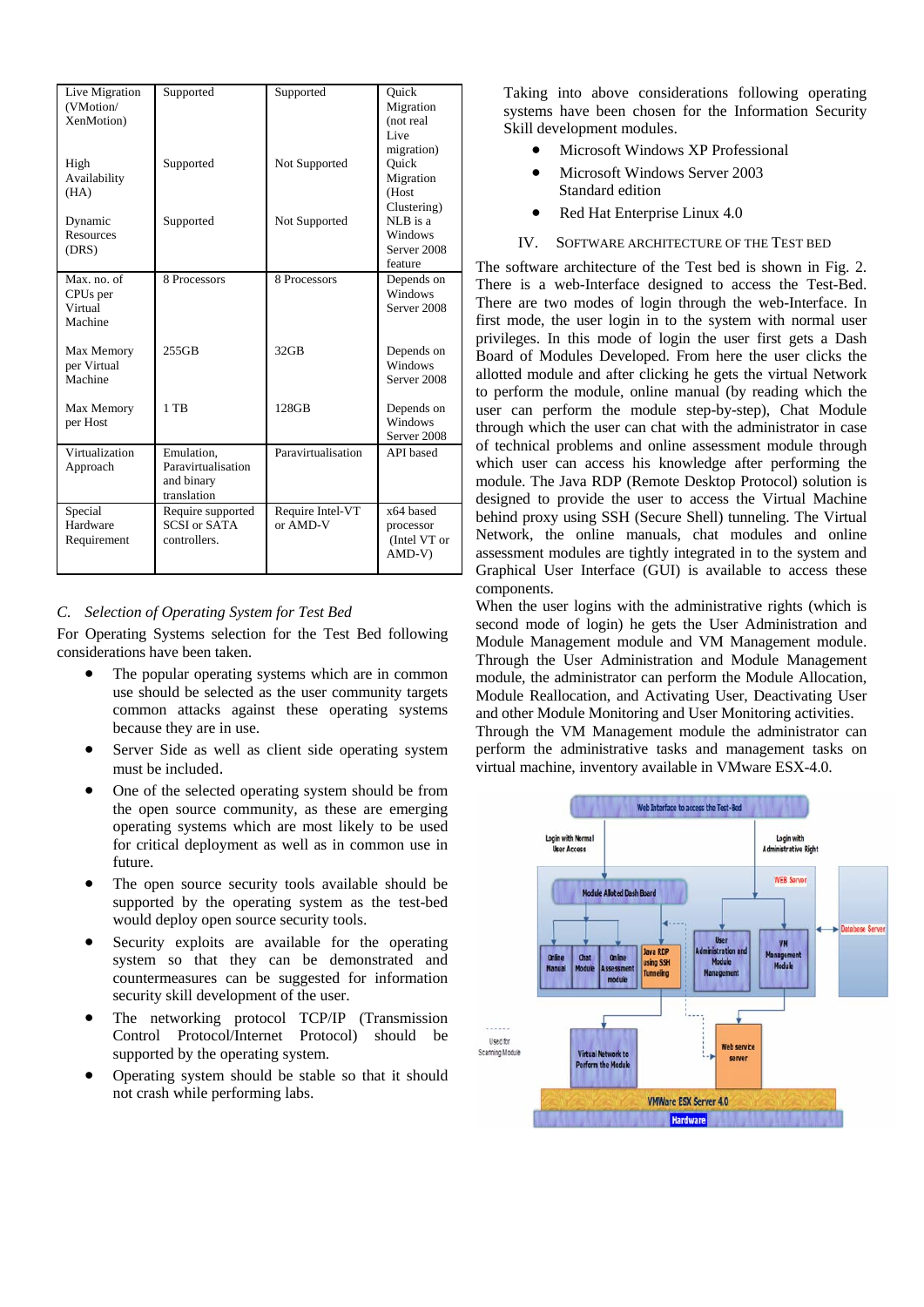Figure 2. Software Architecture of the Test Bed

## *A. Description of Software Components of the Test-Bed*

As discussed in software architecture following software components have been developed to support the Test-Bed.

- Web Interface to the Modules
- Central VM Management module.
- Module allocation and User Management modules.
- RDP Solution to access the modules behind the proxy and NAT on client side.
- Online Assessment module
- Chat module

The following is the detailed technical information about the above software components of the Test-Bed.

- *1) Web Interface to the Modules* 
	- *a) Language used (front-end) : PHP, Java Script &*

|                   | Ajax               |
|-------------------|--------------------|
| b) Back End Tools | : $MV SOL$         |
| c) Lines of Code  | : 20,000 (approx.) |

- *2) Central VM-Management module , Module allocation and User Management module* 
	- *a) Scripting Language Used : Perl-script and Shell Script*
	- *b) Front-End Tool Used : PHP (for Interface)*
	- *c) Back-End Tool Used : MySQL*
	- *d) Lines of Code : 15,000(approx.)*
- *3) RDP Solution to access the modules behind Proxy on Client Side* 
	- *a) Language Used for Front-End : PHP (for Interface)*
	- *b) Language used for Background : Java Programming*
	- *c) Lines of Code : 20,000(approx.)*
- *4) Online Assessment module* 
	- *a) Language Used : PHP, JavaScript*
	- *b) Backend User : MySQL*
	- *c) Course Lab IFrame is used for dynamic Interfacing*
	- *d) Lines of Code : 1000 (approx)*
- *5) Chat Module* 
	- *a) Language Used : PHP*
- *b) Back-end : MySQL*
- *c) JSON is used for serialization of data*
- *d) JQuery and JavaScript are also used.*
- *e) Lines of Code : 1000(approx.)*
- *B. Justifications of Tools used for software components of Module*

## • Why PHP is used?

PHP is used as front-end tool to maintain the session state of web pages and for taking input from server side. It is much faster than other scripting languages (like JSP or ASP etc.) because PHP parser is written in 'C' programming language.

## Why MySQL is used?

MySQL is used because database to be handled is not very large and also it is an open source technology. The performance of the system with PHP as front end and MySQL as back-end is far better than other combinations of front-end and back-end used currently.

• Why Java is used?

Java is a cross platform & machine independent language. However it is not faster like C/C++, but it provides more secure solution. So the Java is used for software components discussed above.

• Why VM Perl and Shell Script are used?

VmPerl is an API that can be utilized through the Perl scripting Language. VmPerl API allows one's to write code to simplify the administration and management of the virtual infrastructure in VMware ESX Server. Shell script is used as ESX Server is Linux based hence some times it is easier to automate administrative jobs using shell scripts.

#### V. NETWORK ARCHITECTURE OF THE TEST BED

The Network Architecture for this Test-Bed is shown in Fig. 3. There is a Server hosting VMWare ESX 4.0 Virtualization software. This ESX 4.0 virtualization software is being used for hosting virtual machines and virtual networks. NAT (Network Address Translation) is used for port mapping to provide online access to the virtual machines. Ethernet switch is used for connecting Virtual Network to the Physical Network. Web Server is used for online access to the Test-Bed from remote locations using Internet. SSH (Secure Shell) server is being used to tunnel the connection with the remote machine for accessing modules behind proxy server and NAT (Network Address Translation). Router with Firewall is being used to protect the virtual Test-Bed from external attacks. The architecture being shown here shows online access of Test-Bed through Internet where user is sitting behind a proxy server.